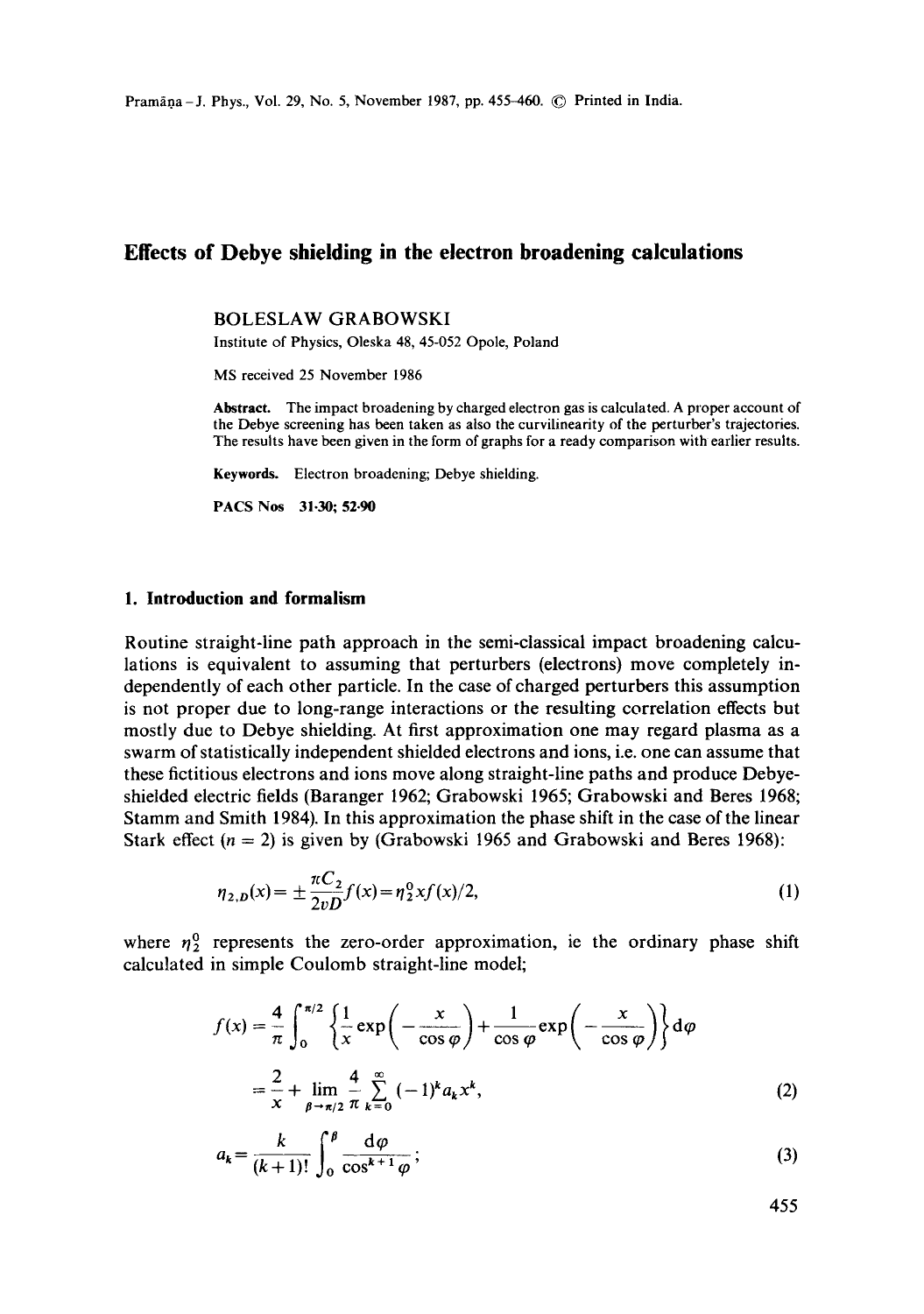$x = \rho/D$  is the impact parameter-to-Debye radius ratio,  $f(x) \rightarrow 2/x$  when  $x \rightarrow 0$ . (Note:  $C_2$  in (1) relates to  $C_2$  in (Grabowski 1965; Grabowski and Beres 1968), as  $C_2 = 2\pi C_2'$ ). The impact of the screening effects on the phase shift as compared with the Coulomb calculations increases with x. In particular (Grabowski and Beres 1968)

$$
\eta_{2,D}/\eta_2^0 \leq 0.95 \quad \text{for} \quad x \geq 0.075,
$$
  

$$
\leq 0.90 \quad \text{for} \quad x \geq 0.155,
$$
  

$$
\leq 0.75 \quad \text{for} \quad x \geq 0.420.
$$

In the present paper we attempt to consider the screening effects together with the curvilinearity of the perturber trajectory (the so-called trajectory effect) (Dimitrijevic 1984; Grabowski and Dimitrijevic 1986) as a second approximation in the phase shift calculations. In this context the trajectory effect means a back reaction in the field of a net charge induced in the perturbed (macroscopically neutral) particle or in the field of its permanent dipole moment p.

However, the above approximation leads to integrals  $\eta$  which, in general, cannot be evaluated in elementary way. This concerns even the simplest case of a perturbed monopole particle. Therefore in further calculations we apply the approximate approach by Vallee *et al* (1976) in which mean perturbation  $\bar{U}$  (mean trajectory effect) is evaluated and thereby  $\eta$  calculations are formally reduced to the rectilinear case.

The phase shift induced in a perturbed atom during history of collision is generally given by (cf. (2) in (Grabowski and Dimitrijevic 1986) and assumptions therein)

$$
\eta_{n,1}^{\text{curve}}(\rho) = \frac{2}{v} \int_{R_{\text{max}}}^{\infty} \frac{\Delta E_n(R) R \, \text{d}R}{\{R^2 [1 - p_1(R)] - \rho^2\}^{1/2}},\tag{4}
$$

where  $p_l(R) = U_l(R)/E$  is the potential-to-total energy ratio of the colliding pair as a function of the actual distance  $R$ ;  $\Delta E_n(R)$  is the atomic energy (or the line frequency) perturbation;  $n$  and  $l$  symbolically represent the laws of  $R$ -dependence of quantities  $\Delta E$  and U, respectively.

For the linear Stark effect ( $n = 2$ ) in the presence of Debye shielding the energy shift is expressed by

$$
\Delta E_n(R) = \pm C_2 \left( \frac{1}{R^2} + \frac{1}{RD} \right) \exp \left( -\frac{R}{D} \right) \tag{5}
$$

and the solution of (4) in Vallee's (Vallee *et al* 1976) approximation becomes formally the same as (1),

$$
\eta_{2,D}^{\text{curve}}(w) = \eta_2^0 w f(w)/2,\tag{6}
$$

where

$$
w = x/(1 - \bar{p}_l)^{1/2}, \quad \bar{p}_l = \bar{U}_l/E.
$$
 (7)

Now we can numerically take into account the trajectory effect in a system of colliding particles in presence of Debye shielding. We apply the approach of Vallee *et al* (1976) and the function *f(x)* tabulated in (Grabowski and Beres 1968). (To this end and for further purposes we have extended tabulation of  $f(x)$  from  $x = 1$  up to 700; cf. § 2.2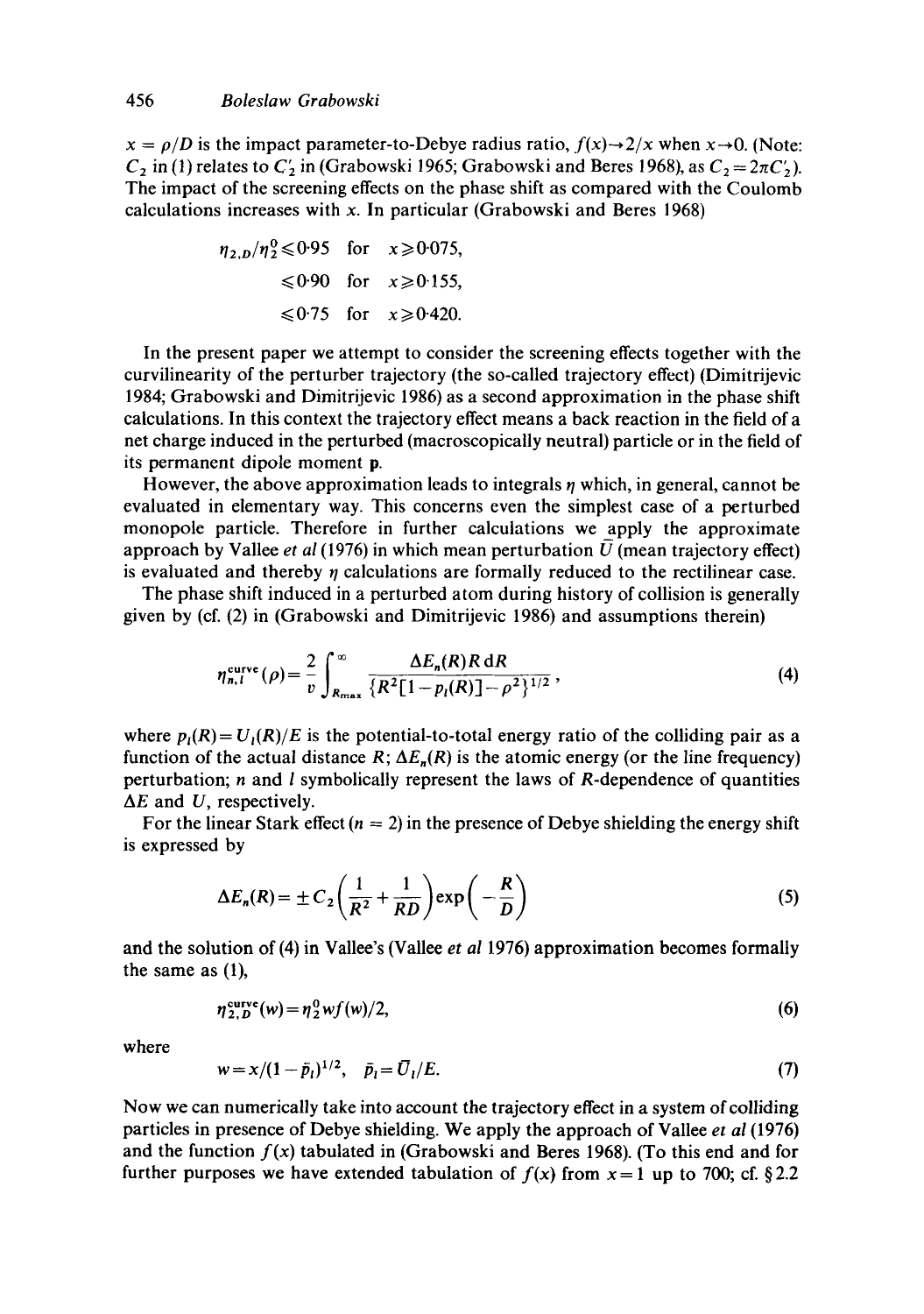below.) The mean potential interaction energy  $U_1$  appearing in (7) depends on the type of perturber and should be evaluated for particular cases individually. In the straightline model we can estimate:

$$
\overline{U}_l = \frac{1}{\tau} \int_{-\tau/2}^{\tau/2} U_l(R) \, \mathrm{d}t \approx \frac{1}{R_0} \int_{\rho}^{\infty} \frac{U_l(R) \, \mathrm{d}R}{[1 - (\rho/R)^2]^{1/2}},\tag{8}
$$

where  $R_0$  is maximum size of the interacting system. We assume here that  $R_0$  is equal to the mean intermolecular distance in plasma,  $R_0 \approx N_e^{-1/3}$ .

In further calculations we consequently assume: (i) the impact parameter  $\rho$  is much larger than size of the target, (ii)  $\rho \ll R_0$ , and (iii) model of Debye shielding is justified.

## **2. Applications**

# 2.1 *The mean potential interaction energy*

In the model calculations presented in this section we assume that the collisions are relatively strong, so the dipole moment of the radiator tends to align along the symmetry axis of the system.

(a) *The perturbed particle (radiator) has a permanent dipole moment* p. A perturber of charge  $\pm Q$  moves in the field  $U_p$  of this particle, being the following function of the perturber-to-radiator distance R:

$$
U_p(R) = -\frac{Qp}{R^2} \left( 1 + \frac{R}{D} \right) \exp\left( -\frac{R}{D} \right).
$$
 (9)

The mean value  $\overline{U}_p$  becomes

$$
\overline{U}_p = -\frac{\pi Q p}{4DR_0} f(x) = -\frac{\pi Q p}{2R_0 \rho} [1 + O(x)],
$$
\n(10)

accordingly to (4) and (2).

(b) *The perturbed particle macroscopically neutral, with the polarizability*  $\alpha$ *.* A perturber of charge  $\pm Q$  induces in the particle the dipole moment  $p<sub>e</sub>(R)$  dependent on the distance R. So, the perturber moves in the field  $U_{\alpha}(R)$  of the induced dipole:

$$
U_{\alpha}(R) = -\frac{\alpha Q^2}{2R^4} \left( 1 + \frac{R}{D} \right)^2 \exp\left( -\frac{2R}{D} \right),\tag{11}
$$

and the mean value  $\overline{U}_{\alpha}$  becomes

$$
\overline{U}_{\alpha} = -\frac{\alpha Q^2}{2R_0 \rho^3} \int_0^{\pi/2} (x + \cos \varphi)^2 \exp\left(-\frac{2x}{\cos \varphi}\right) d\varphi
$$
  
=  $-\frac{\pi \alpha Q^2}{8R_0 \rho^3} \left[1 - \frac{\xi^3}{4} \left\{\frac{2}{\xi} + \lim_{\beta \to \pi/2} \frac{4}{\pi} \sum_{k=0}^{\infty} (-1)^k b_k \xi^k \right\} \right], \quad \xi = 2x,$  (12)

$$
b_k = \frac{k-1}{(k+1)!(k+3)} \int_0^{\beta} \frac{d\varphi}{\cos^{k+1}\varphi}.
$$
 (13)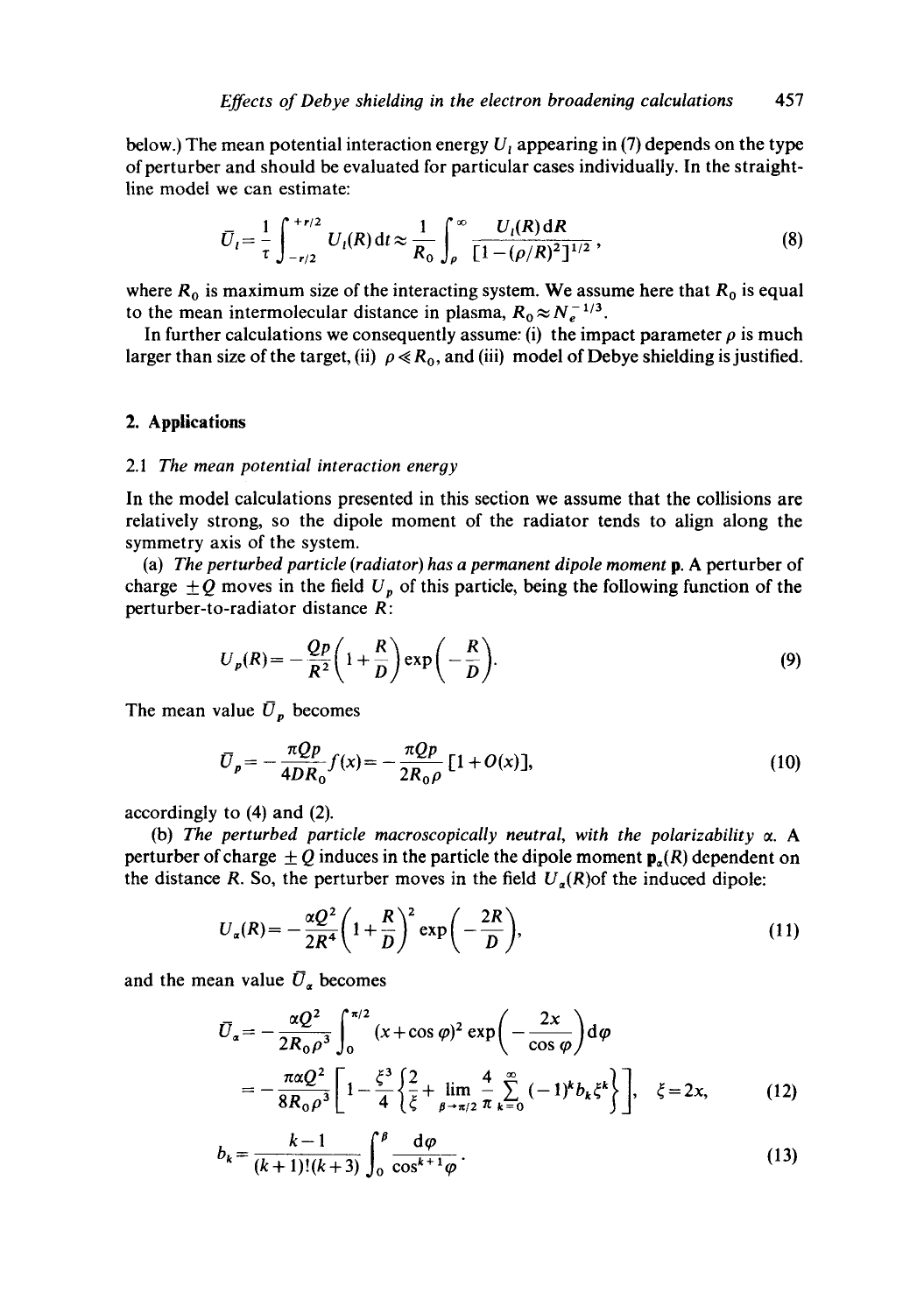# 458 *Boleslaw Grabowski*

We now refer to the power series appearing in (2). This series, convergent to the sum being a small number as compared with  $2/x$ , is a majorant (eg at  $x = 1$ ) of the series occurring in (12), because always  $a_k > b_k$ . Therefore, in (12) we have  $\{\ \} < f(\xi)$ , and finally

$$
\bar{U}_\alpha = -\frac{\pi \alpha Q^2}{8R_0 \rho^3} \left[ 1 - \frac{\xi^2}{2} + O(\xi^3) \right].
$$
 (14)

Debye shielding appears mainly in the term  $-\xi^2/2$ ;  $O(\xi^3)$  represents small terms of the order  $\xi^3$  and higher.

Result (b) is particularly useful in the electron-broadening calculations of lines related to weakly bounded electronic states, and therefore strongly susceptible to the polarizability, e.g. to excited states of hydrogen and hydrogenic atoms.

2.2 *Width and shift of the line.* The result of the numerical integration of the function *f(x)* equation (2) can be nearly exactly (especially at  $x \le 0.1$ ) fitted by the formula

$$
f(x) = \frac{2}{x} \exp(-Bx^A). \tag{15}
$$

Using the least square method we obtained the values:

$$
A = 1.0634 \pm 0.0080, \quad B = 0.7376 \pm 0.0023 \tag{16}
$$

for the whole interesting range of  $x (0 < x \le 100)$ .

Now we can express the phase shifts (1) and (6) explicitly and can calculate the width  $(\sigma')$  and shift  $(\sigma'')$  cross sections (Traving 1960; Sobelman *et al* 1981) as follows:

$$
\sigma'_{2, D} = 4\pi \int_0^\infty \left[ \sin^2 \frac{\eta_{2, D}(\rho)}{2} \right] \rho \, d\rho
$$
  
=  $\pi \rho_w^2 \int_0^\infty \left[ \sin^2 \frac{1}{t} \exp(-K_1 t^A) \right] t \, dt,$  (17)

$$
\sigma_{2, p}^{\prime\prime} = 2\pi \int_0^\infty \left[ \sin \eta(\rho) \right] \rho \, d\rho
$$
  
=  $2\pi \rho_w^2 \int_0^\infty \left[ \sin \frac{1}{t} \exp(-K_2 t^A) \right] t \, dt,$  (18)

where  $K_1 = B(\rho_w/2D)^A$ ,  $K_2 = B(\rho_w/D)^A$ ,  $\rho_w$ —the Weisskopf radius in the conventional meaning.

Figures 1 and 2 present the integrands of (17) and (18) in t variable. The numbers at the curves—the Weisskopf-to-Debye radius radio,  $\rho_w/D$ . When  $D\rightarrow\infty$  our results reduce to the routine Coulomb results. As is well-known, in long range Coulomb forces  $\sigma'$  diverges as  $\ln \rho_m$  and  $\sigma''$  diverges as  $\rho_m$ , where  $\rho_m$  is the upper limit of integration (Traving 1960 and Sobelman *et al* 1981). As opposed to this, in the presence of Debye shielding the quantities  $\sigma'_{2,D}$  and  $\sigma''_{2,D}$  converge, and artificial cutoff of the integrals is unnecessary.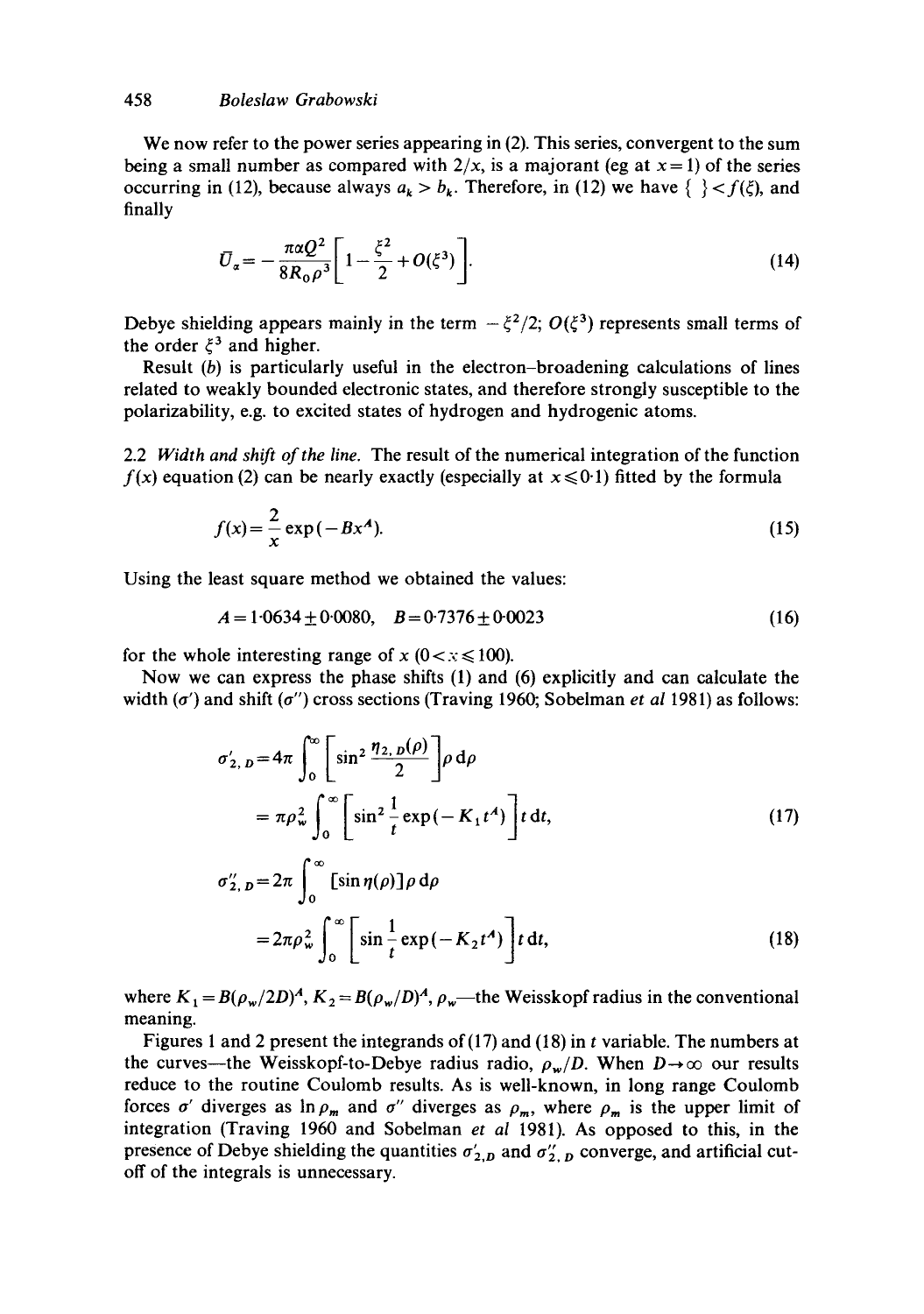The integrals (17) and (18) are unwieldy. We calculated them approximately, expanding in the power series the exponential factor on the left of the point 1 on the abscissa axis, and the sine function on the right of that point, and integrating step by step. The results are as follows:

$$
\sigma'_{2,D} \approx \pi \rho_w^2 \left\{ \frac{1}{A} E_1(2K_1) - \frac{1}{3A} E_3(4K_1) + 0.3857 - 0.1077K_1 + 0.1754K_1^2 \right\}
$$
  
 
$$
\approx \pi \rho_w^2 \left\{ -0.192 - \ln u + u - u^2/4 + \dots \right\},
$$
 (19)



**Figure** 1. Contribution of impact phase shift to line width. The curves represent the integrand of (17) as a function of a reduced impact parameter t at some values of  $\rho_w/D$  ratio as marked from the right.



**Figure** 2. Contribution of impact phase shift to line shift. The curves represent the integrand of  $(18)$  at the same convention as in figure 1.